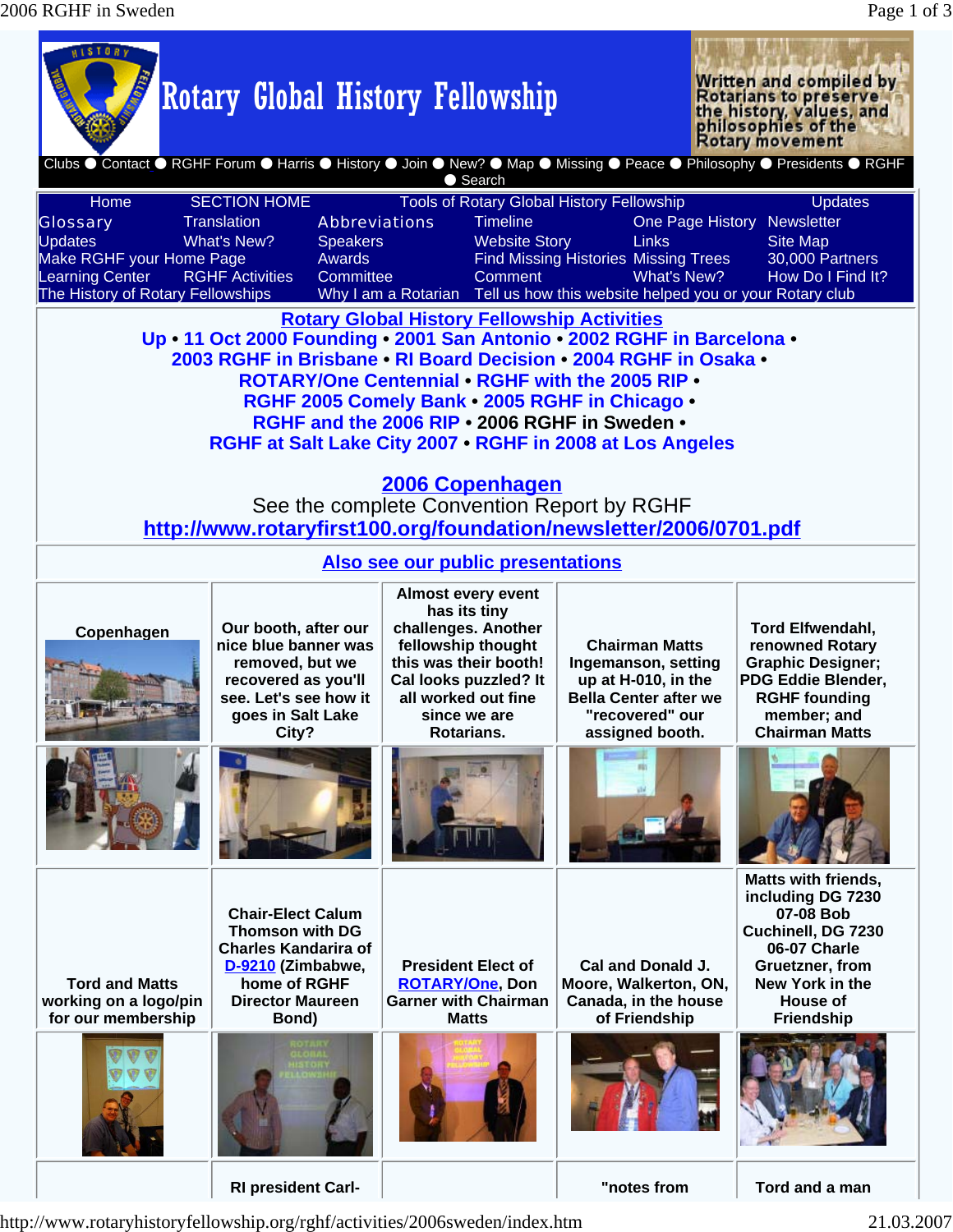2006 RGHF in Sweden Page 2 of 3

| <b>Matts at the dinner</b><br>table of RI Director<br><b>David Linnet</b>                                                                                                                                                                                                     | <b>Wilhelm Stenhammer</b><br>addresses the<br>convention                                                                                                    | <b>Matts with president</b><br>elect Bill Boyd                                                                                                                                 | Copenhagen" as<br>visitors sign up for our<br>weekly features.                                                                                                                                                  | pretending to be<br><b>Hans Christian</b><br>Andersen                                                                                                                                             |  |  |
|-------------------------------------------------------------------------------------------------------------------------------------------------------------------------------------------------------------------------------------------------------------------------------|-------------------------------------------------------------------------------------------------------------------------------------------------------------|--------------------------------------------------------------------------------------------------------------------------------------------------------------------------------|-----------------------------------------------------------------------------------------------------------------------------------------------------------------------------------------------------------------|---------------------------------------------------------------------------------------------------------------------------------------------------------------------------------------------------|--|--|
|                                                                                                                                                                                                                                                                               |                                                                                                                                                             |                                                                                                                                                                                |                                                                                                                                                                                                                 |                                                                                                                                                                                                   |  |  |
| Chair Elect Calum Thomson became a major<br>donor of The Rotary Foundation, but did not<br>yet have his pin. President - Elect Bill Boyd<br>gave Cal his Major Donor pin.                                                                                                     |                                                                                                                                                             | <b>Cal with incoming RI</b><br><b>Director Gordon</b><br>McInally, while<br>incoming Vice Chair,<br><b>PDG Eddie Blender</b><br>shows Rotarians our<br>project on the internet | <b>President Elect Bill</b><br><b>Boyd Addresses the</b><br>convention (reportedly<br>one of the smallest in<br>recent years)                                                                                   | <b>PDG Eddie shows</b><br><b>PDG Ben and Josie</b><br>Henson from the<br><b>Philippines what</b><br>our present 80,000<br>visitors see each<br>month.                                             |  |  |
|                                                                                                                                                                                                                                                                               |                                                                                                                                                             |                                                                                                                                                                                |                                                                                                                                                                                                                 |                                                                                                                                                                                                   |  |  |
| Our booth attracted<br>many interested<br>Rotarians, here, in the<br><b>House of Friendship</b>                                                                                                                                                                               | <b>Trustee Chair, and</b><br><b>PRIP Frank Devlyn</b><br>addresses a meeting<br>of Rotary Fellowships                                                       | <b>PRIP</b><br><b>Rick King (standing)</b><br>and PRIP Cliff<br>Dochterman, seated<br>left, also addressed<br>the fellowship meeting                                           | <b>Leaders of Rotary</b><br><b>Fellowships listen to</b><br>three former RI<br>presidents and discuss<br>the value and future of<br><b>Rotary's Fellowships</b>                                                 | <b>Bill Robinson, Chair</b><br>of the Yachting<br>Fellowship<br>addresses the<br>gathering. His was<br>the first fellowship<br>in 1947                                                            |  |  |
|                                                                                                                                                                                                                                                                               |                                                                                                                                                             |                                                                                                                                                                                |                                                                                                                                                                                                                 |                                                                                                                                                                                                   |  |  |
| <b>RI Director 2006-2008</b><br>Kjell-Åke Åkesson<br>(from Sweden) with<br>his wife<br>Ingrid together with D-<br>7230 PDG 1996-98<br><b>Chuck Katze and</b><br><b>RGHF Matts</b>                                                                                             | Jim Bodenner,<br><b>Founder of Rotarians</b><br>for Safe Water Action<br>Group together with<br><b>PDG Chuck Katze</b><br>and RGHF Chairman<br><b>Matts</b> | <b>PDG Rad Fisher</b><br>(district 5500, Arizona)<br>and his wife Pat (on<br>the laptop), Center left<br>PDG Katze, and RGHF<br><b>Chair Elect Cal</b>                         | Now, we're "On to Salt<br><b>Lake City"</b> site of the<br>post war 1919<br><b>Convention.</b> and the<br><b>2007 Convention</b><br>scheduled because of<br>the devastating New<br>Orleans hurricane of<br>2005 | <b>Chairman Matts and</b><br><b>President -</b><br><b>Nominee Wilf</b><br><b>Wilkinson who will</b><br>be president after<br>the Salt Lake City<br><b>Convention. (Wilf is</b><br>an RGHF member) |  |  |
|                                                                                                                                                                                                                                                                               |                                                                                                                                                             |                                                                                                                                                                                |                                                                                                                                                                                                                 | INERAL P                                                                                                                                                                                          |  |  |
| <b>RGHF HOME</b><br><b>SECTION</b><br><b>BOARD</b><br><b>ABOUT RGHF</b><br><b>SPEAKERS</b><br><b>MISSION</b>                                                                                                                                                                  | <b>BYLAWS</b><br><b>DISCUSSION</b>                                                                                                                          | <b>ROTARY GLOBAL HISTORY FELLOWSHIP</b><br><b>RI DECISION</b><br><b>30K PARTNERS</b>                                                                                           | <b>ELECTION</b><br><b>PAST CHAIRS</b><br><b>RGHF COMMITTEE</b><br><b>TOOLS</b>                                                                                                                                  | <b>JOIN RGHF</b><br><b>HISTORY</b><br><b>RGHF ACTIVITIES</b>                                                                                                                                      |  |  |
| Subscribe to "What Paul Harris Said," "Why I am<br>Become a member of our Rotary Fellowship for only<br>a Rotarian," and "Our Foundation Newsletter."<br>\$25 USD. Dues support our internet and convention<br>Click here to subscribe by email<br>costs. Click here to join! |                                                                                                                                                             |                                                                                                                                                                                |                                                                                                                                                                                                                 |                                                                                                                                                                                                   |  |  |

http://www.rotaryhistoryfellowship.org/rghf/activities/2006sweden/index.htm 21.03.2007